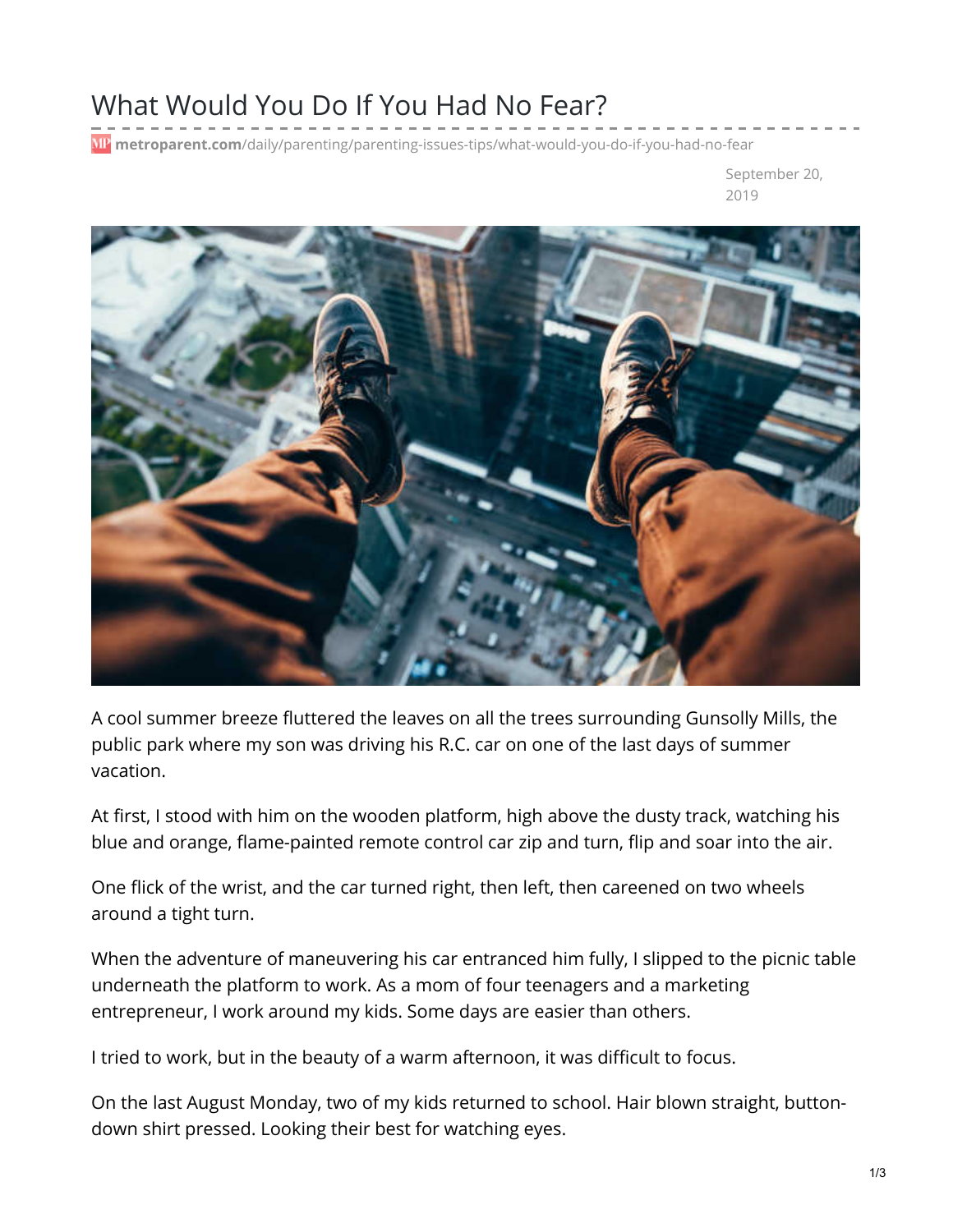On the driveway, they allowed me to take their picture. "My last first day of school," my oldest son said. I was not crying, yet. Life moves too quickly to be sad.

The sadness will come in the empty spaces, in the leaving. Or maybe there won't be sadness, but rather a slow acceptance of the way things must be, the way time marches on, and we with it.

The older I get, the more I see the possibilities in time and empty space, the more I want to do, the more I believe I can do.

When I was younger, all I wanted was to become a mother. And when I held my first son, then my daughter, and finally my last boy, I knew what was expected of me, even though I had no glimpse of the surprises that would come.

I knew the landscape of motherhood in the way that the beauty of Lake Michigan always stuns me into silence. No matter how many times I drive the car over paved hills and silent highways until the first tree-lined glimpse of roiling blue, where cold air meets independent waves, I admire it nonetheless, as if it is the first time. I know the landscape, and yet it is new to me.

On the second day of school, my youngest son went rock [climbing](https://www.metroparent.com/daily/family-fun/indoor-playgrounds/indoor-rock-climbing-for-kids-and-families-southeast-michigan/). Only 13, he needed me to supervise – or at least, the gym required it, even if he didn't. He and his friend hooked auto-belays onto their harnesses and shimmied up the rock wall.

They made it look so easy.

I sat at a round wood table, typing words into my iPad, admiring the challenge but seated far from it, wondering what it would take at mid-life to climb that wall myself.

The older I get, the bolder I get, but also the more fearful. The other day, talking with a fellow parent about senior [spring](https://www.metroparent.com/daily/family-fun/family-travel/safe-spring-break-destinations-high-school-students/) break and how to avoid sending my teenage kids to a drunken festival of poor choices, my friend remarked, "I remember wanting that and not knowing how stupid it was, not seeing the dangers."

My senior year in high school, I went with friends on a Caribbean cruise, wished farewell and bon voyage by our well-meaning Midwestern parents, unleashed and unfurled on the sparkling, sun-kissed waters.

We got into trouble. We made it home alive. Adulting is the state of knowing you can do anything and also knowing the specific dangers that lie between here and possibility.

In the rock gym, a little girl, maybe 10 years old, hugged the harness next to a rope connecting ceiling to floor. She dangled, legs bent, body in an L-shape. She leaned into the tether and spun herself in circles. Round and round, her head angling into her shoulder, her